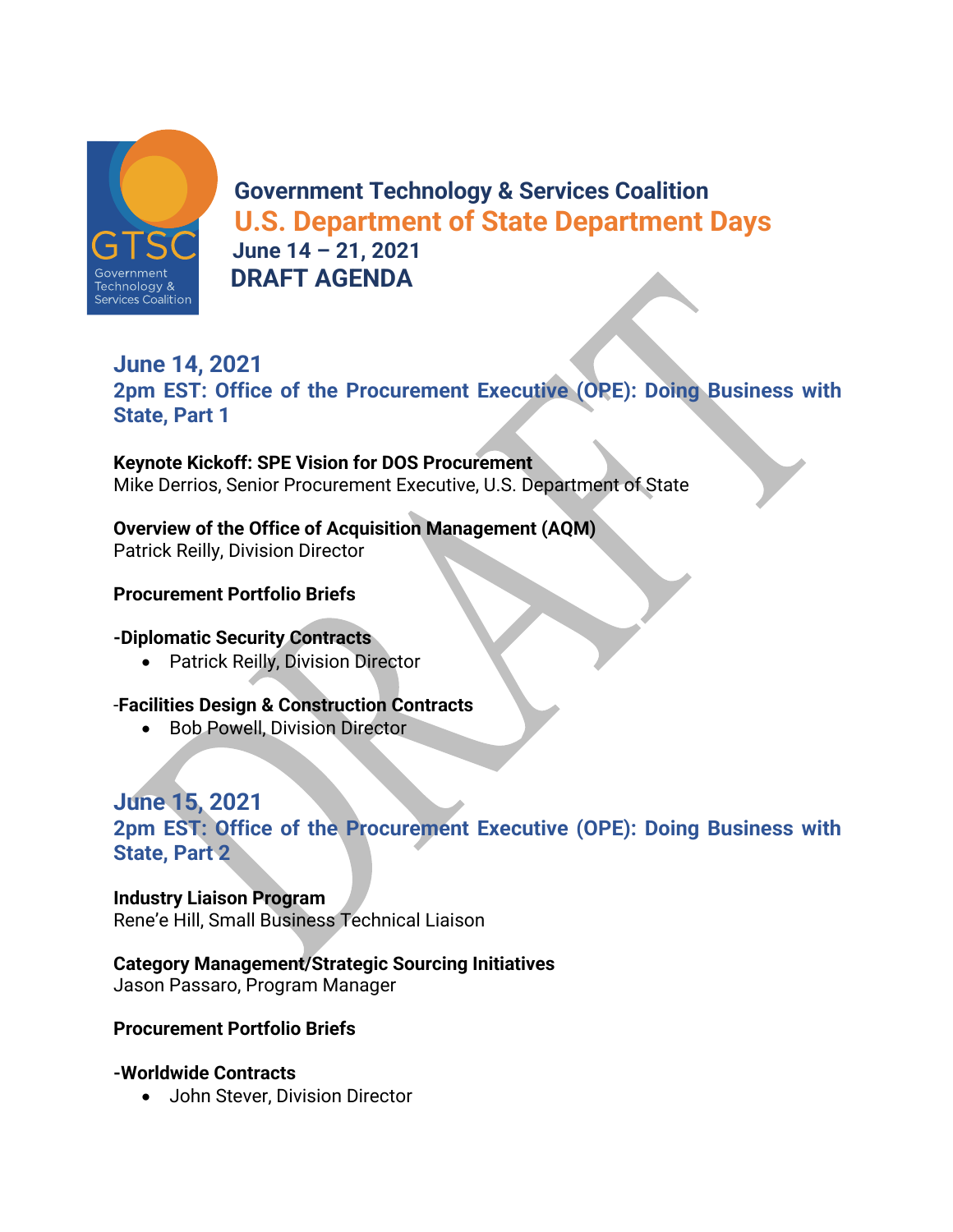• Michael S. Dickson, Branch Chief

#### -**International Programs Contracts**

- Telisa Williams, Branch Chief, Global Programs Branch
- Rosalind Hicks, Branch Chief, TCA

#### **Policy Discussion – Impact of Executive Orders and NDAA 889**

John Dockery, Office Director for Acquisition Policy Sharon James, Division Director

## **June 16, 2021 2pm EST: Bureau of Information Resources Management, Part 1**

#### **Keynote Speaker: A View from Above**

Keith A. Jones, CIO, U.S. Department of State

#### **IRM Procurement and Industry Engagement**

Jeff Johnson, DCIO Budget Planning and Management

#### **DOS Mobile Experience**

Glenn Miller, Acting Principal Deputy CIO

#### **Department of State Center for Analytics**

Dr. Matthew Graviss, Chief Data Officer, US Department of State

**June 17, 2021 2pm EST: Bureau of Information Resources Management, Part 2** 

**DOS Cloud Strategy and AppDev – Today and Beyond** Brian Merrick, Acting Deputy CIO, Operations Directorate

**Machine Learning and RPA in DoS, The Future is Now** Glen Johnson, Chief Technology Officer

**Consular IT Modernization**  Ken Reynolds – Chief Information Officer, Consular Affairs

#### **Cyber Security & Supply Chain Risk Management**

Donna Bennett, Enterprise Chief Information Security Officer Annette Redmond, Deputy Assistant Secretary, Bureau of Intelligence and Research Al Bowden, Deputy CIO, Cyber Operations